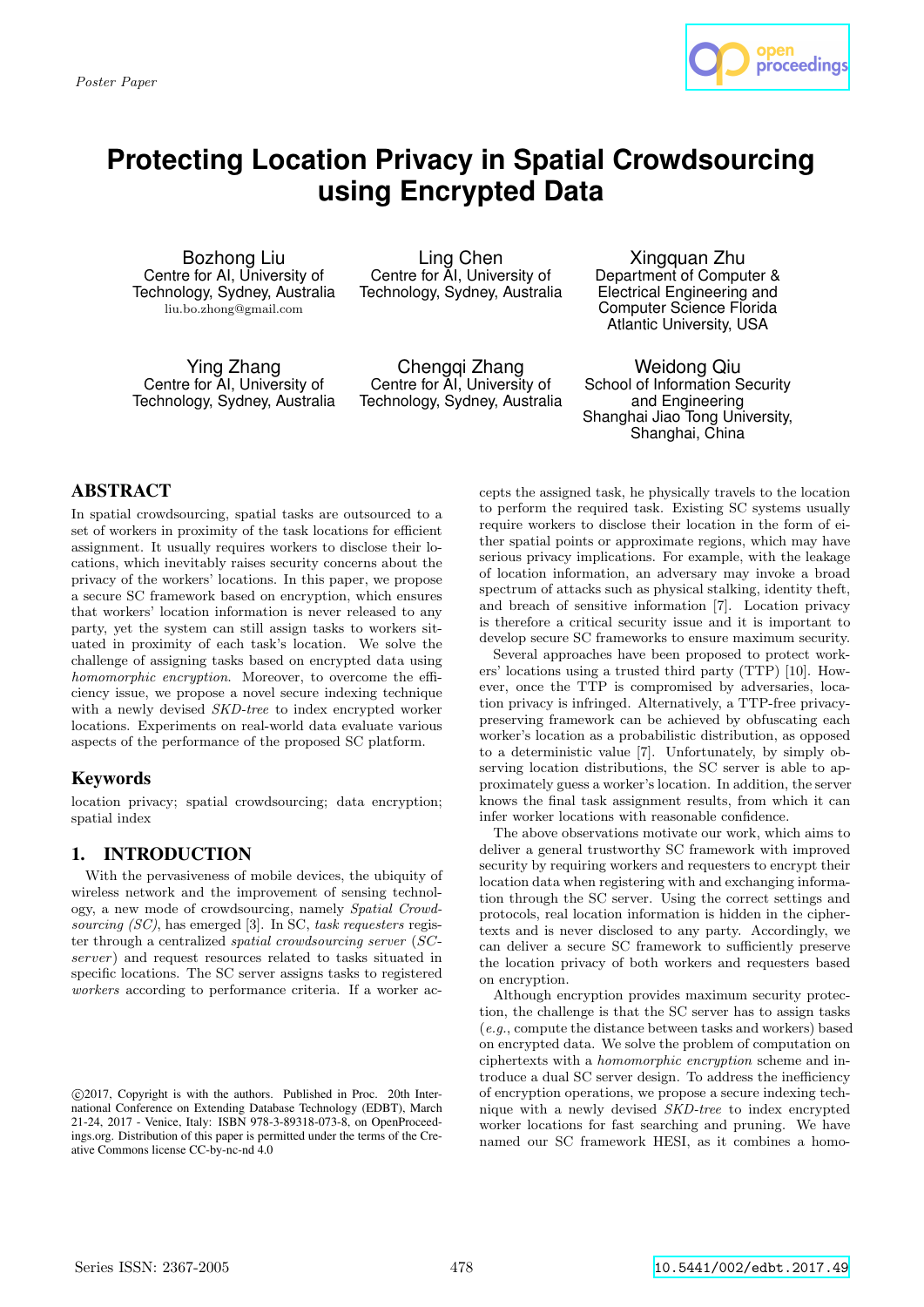

Figure 1: The HESI framework.

morphic encryption (HE) scheme and a secure indexing (SI) technique.

#### 2. THE HESI FRAMEWORK

Our secure SC problem can be considered as a secure outsourcing multi-party computation [5]. Our aim is to enable the SC server to carry out all the computations while users (workers/requesters) do nothing but perform a small number of encryptions and decryptions.

#### 2.1 The Dual-Server Architecture

We have adopted a *dual-server* design and propose an SC framework that consists of two non-colluding semi-honest servers. The assumption of non-collusion between two service providers, such as Google and Amazon, is reasonable in practice [8], because the collusion of two well-established companies may damage their reputation and consequently reduce their revenues. According to the semi-honest model, these two servers are curious but will follow the protocols. A dual-assisted server setting can liberate users from heavy computation and communication by allowing the server to complete computation tasks. The security intuition behind dual-server settings has been addressed in related domains such as secure multi-party computation [9], secure kNN search [2] and secure trajectory computation [4], and we refer interested readers to these texts for further rationale.

Figure 1 illustrates the HESI framework. It consists of workers, requesters, and two servers: the *logistics server*  $(S_L)$  and the encrypted data *computing server*  $(S_C)$ . In general, the requesters submit their tasks to the SC platform and the tasks are dispatched to appropriate workers. The  $S_L$  handles all logistics issues, including new user/task registration, data indexing maintenance (*i.e.*, SKD tree), and task assignment, whereas the computing server is an auxiliary server that handles the computation of encrypted data. We assume that each server owns a pair of encryption keys, *i.e.*,  $(pk_L, sk_L)$  and  $(pk_C, sk_C)$ , where *pk* is the public key and the private key *sk* is known only to owner.

Let  $W$  and  $T$  denote the set of workers and tasks, respectively. Each worker only accepts a limited number of tasks at the same time and accepts only those within a certain distance. The whole process is presented as follows:

(1) Worker Registration (WR). Workers register and sign up with the *SL*. The *S<sup>L</sup>* will index all workers' encrypted locations using an interactive secure indexing (SI) technique

Table 1: The outline of the secure protocols

| Scope       | Protocols                    | Description                                                                    |  |
|-------------|------------------------------|--------------------------------------------------------------------------------|--|
| Index       | SecInsert                    | Insert a node (worker's encrypted<br>location) into an SKD-tree se-<br>curely. |  |
|             | SecSearch                    | Given a spatial range, output a set<br>of workers within this range.           |  |
| Computation | SecDisCal<br>tions securely. |                                                                                |  |
| Assignment  | SecAssian                    | Perform secure task assignment ac-<br>cording to some strategies.              |  |
|             |                              | Calculate the distance of two loca-                                            |  |

and store them in a data structure called an SKD-tree, as shown in Figure 1.

(2) Task Submission (TS). Apart from worker locations, our framework also protects the privacy of requester/task locations. The requesters submit their tasks to the *SL*, including the task location and task mission.

(3) Distance Computation (DC). In order to assign workers to tasks in close proximity, the SC platform needs to know the distances between tasks and workers. The *S<sup>L</sup>* and *S<sup>C</sup>* together perform an interactive protocol to compute the distance based on the encrypted data using homomorphic encryption scheme [6]. The distance between tasks and workers can be used for evaluation during task assignment, while the real locations of tasks and workers are never revealed to either the  $S_L$  or  $S_C$ . In addition, neither the  $S_L$ and *S<sup>C</sup>* are able to learn any sensitive information from the intermediate result, unless they conspire which is not allowed according to the protocol.

(4) Task Assignment (TA). Based on a distance matrix  $M$ , where element  $m_{ij}$  represents the distance between task  $t_i$  and worker  $w_j$ , and the task acceptance conditions of workers, the SC-system assigns the tasks to workers with the goal of maximizing the number of assigned tasks while minimizing the workers' travel costs. The task assignment is carried out by an interactive protocol between the *S<sup>L</sup>* and the  $S_C$ , under conditions that both servers cannot learn any sensitive information from the intermediate results.

(5) Task Notification (TN). The final stage is for the *S<sup>L</sup>* to notify assignment results to corresponding workers. Because the *S<sup>L</sup>* does not know the exact locations of the tasks, it needs to communicate with requesters as follows. The  $S_L$  first sends the workers' public keys to the requester according to the assignment results. For example, if a result record is  $\{t_i : w_1, \ldots, w_k\}, t_i$  will receive the corresponding workers' public keys. Next, the requester encrypts the task's location with the received public keys and sends them back to the  $S_L$ . The  $S_L$  then notifies the worker  $w_j$  with a message containing encrypted task locatiosn and task mission. When  $w_i$  receives the message, he decrypts the ciphertext using his own private key to obtain the task's location. The worker is then able to travel to the specified location and perform the task according to the mission.

We briefly outline our proposed secure protocols in Table 1. These secure protocols are categorized into distance computation, secure index and assignment. There are four main protocols<sup>1</sup> : *SecDisCal*, *SecInsert*, *SecSearch* and *SecAssign*. In the following, we focus on explaining the details of our proposed secure indexing.

 $^1\mathrm{The}$  details of the protocols can be found in a full version of this paper at https://goo.gl/1jkqCn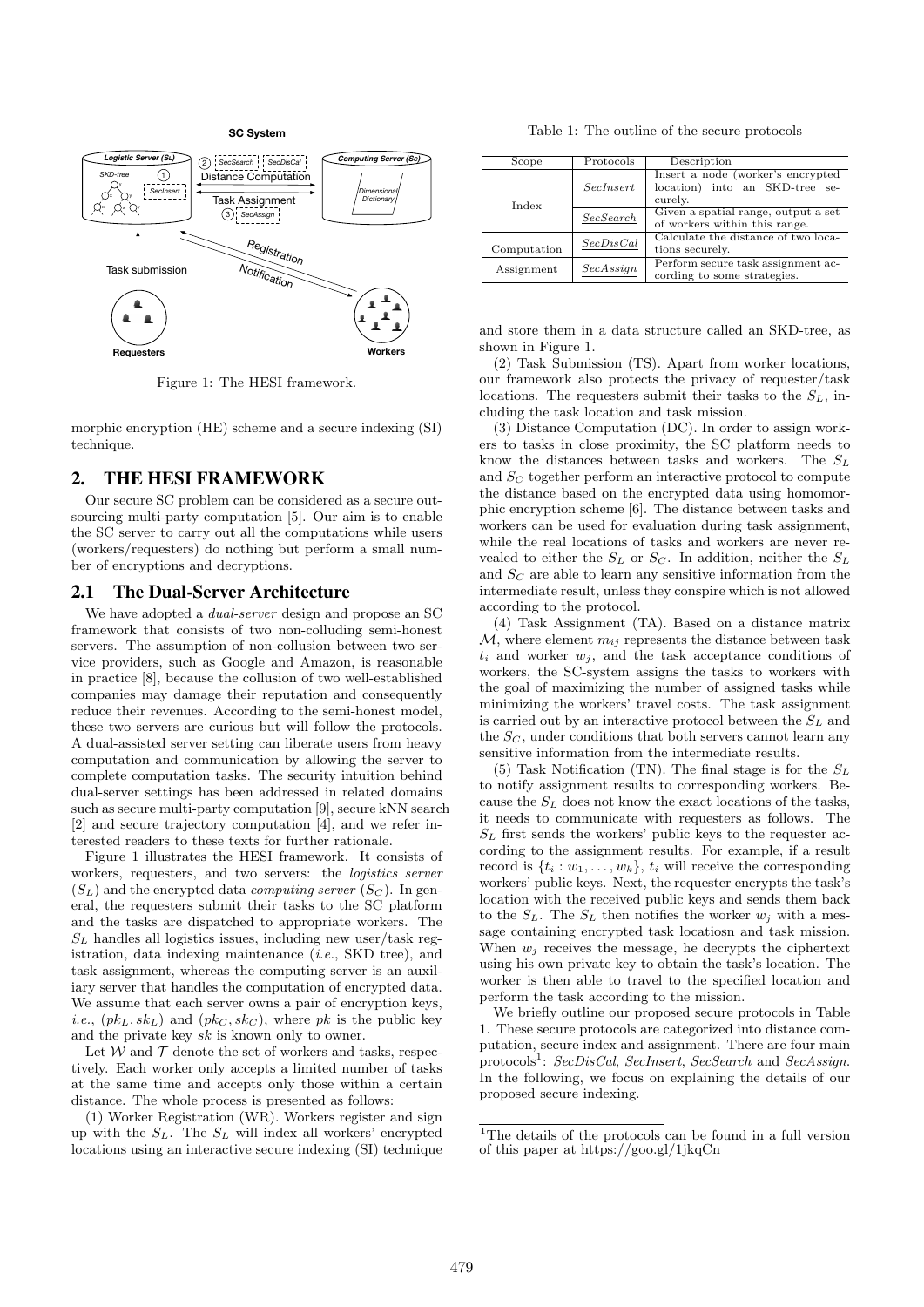#### 2.2 Secure Indexing

Given only a small number of workers usually satisfy the neighborhood condition of a task, instead of comparing all worker-task pairs, the encrypted locations of workers are indexed in advance, and unpromising workers are pruned before computing the distances.

KD-tree [1] was the first, and most promising, indexing technique we considered to tackle this purpose. Using a KD-tree to construct our framework presents two major challenges. First, all operations must be performed on encrypted data, to ensure that neither the  $S_L$  nor the  $S_C$  will obtain any private location information during the indexing process. Second, normal KD-trees hold a potential privacy threat. The splitting dimensions of normal KD-trees are pre-determined and public – nodes in odd levels split the space with the *x* -dimension, and nodes in even levels split with *y*-dimension. Consequently, the *S<sup>L</sup>* could deduce the relative locations of all workers. For instance, it knows *w*<sup>1</sup> is to the left side of  $w_2$  if  $w_2$  is an *x*-splitting node and  $w_1$  is in the left subtree of *w*2. By continually observing the tree, the possible spatial range of  $w_1$  can be shrunk to a small region, if enough relative location information is collected. Even though the location information is relative, not exact, it is still insecure.

We have therefore developed a novel secure indexing technique based on KD-tree, called SKD-tree. One major difference between an SKD-tree and a normal KD-tree is that SKD-tree is split into two parts and stored on the *S<sup>L</sup>* and *S<sup>C</sup>* separately. The *S<sup>L</sup>* stores the tree structure information (*i.e.*, parent-child relationships) while the *S<sup>C</sup>* stores the dimension splitting information in a dictionary. The splitting dimension of each node is selected randomly, allowing nodes in the same level to split the space along different dimensions. This feature improves security by increasing the difficulty of inferring the relative locations.

Figure 2 compares a normal KD-tree with an SKD-tree. All worker locations are indexed by a normal KD-tree (left) and an SKD-tree (right). Each line in the graph represents a node that splits the space along a particular dimension. In a normal KD-tree the splitting information is fixed in advance. By contrast, each node's splitting dimension is randomly generated and separately stored in the SKD-tree on the  $S_C$ . The  $S_L$ , preserving the tree structure, acquires the dimension splitting information from the  $S_C$  through secure protocols. The shaded nodes in the SKD-tree represent encrypted data. For example, while node  $(1)$  at the level  $0$ (*i.e.* root) is partitioned along x axis and node  $(2)$  at the level 1 is partitioned along y axis in the normal KD-tree, both node  $(1)$  and  $(2)$  in our SKD-tree are partitioned along x axis according to the dimension dictionary stored at the  $S_C$ , which increases the difficulty for malicious adversaries to infer the relative locations of workers.

Our SKD-tree is constructed by inserting nodes one by one using the protocol *SecInsert*. By quering the SKDtree using *SecSearch*, we can obtain promising neighborhood workers efficiently. In practice, the size of potential worker set will be small as there are only limited number of workers close to a task, which means generally a great number of nodes can be pruned during each iteration.

## 3. PERFORMANCE EVALUATION

## 3.1 Benchmark Data



Figure 2: An example of a normal KD-tree *vs.* an SKD-tree.

The Yelp dataset<sup>2</sup> is a collection of user reviews about local businesses, such as restaurants. It includes users' comments, check-ins and business information. We consider each Yelp user as an SC worker with their check-in as the location, and assume that the restaurants are the specified task targets. The **Gowalla dataset**<sup>3</sup> is a location-based social network dataset where users share their locations with their friends. Each Gowalla user is considered to be an SC worker, and their location is the most recent check-in. Each check-in point is also modeled as a task location.

In our experiments, 10*,* 000 workers and 5*,* 000 tasks were chosen from both datasets. It is assumed that each worker's maximum number of tasks  $(T_i)$  and maximum travel distance  $(D_i)$  are the same. By default, we set  $T_i$  to 5, set  $D_i = 1km$  for the Yelp dataset and  $D_i = 10km$  for the Gowalla dataset. We ran each experiment five times and report the average runtime.

#### 3.2 Experimental Results

#### *3.2.1 SKD-tree Evaluation*

We first evaluate the scalability of our tree construction method. Two Paillier key sizes are used:  $K = 512$  bits and  $K = 1024$  bits. We vary the number of workers from 1000 to 10*,* 000 and record the corresponding runtime for building the SKD-tree. The results are presented in Figure 3 and show that the runtime for tree construction achieves good scalability on both datasets. In addition, we observe that the encryption key size influences the performance significantly, which justifies the fact that a trade-off between privacy and efficiency exists. In the following experiments, we used 1024 as the default key size.

Next we evaluate the operations on SKD-tree. Because deletion is very similar to insertion, only the results of insertion and range search are presented. Figure 4a illustrates the costs of inserting a node into trees of different size. The *y*axis represents the average runtime of inserting a node (*i.e.*, worker) into the tree. It can be observed that the trend increases quite slowly, showing that the insertion operation is scalable to the tree size.

 $2$ https://www.yelp.com/dataset\_challenge

<sup>3</sup>https://snap.stanford.edu/data/loc-gowalla.html